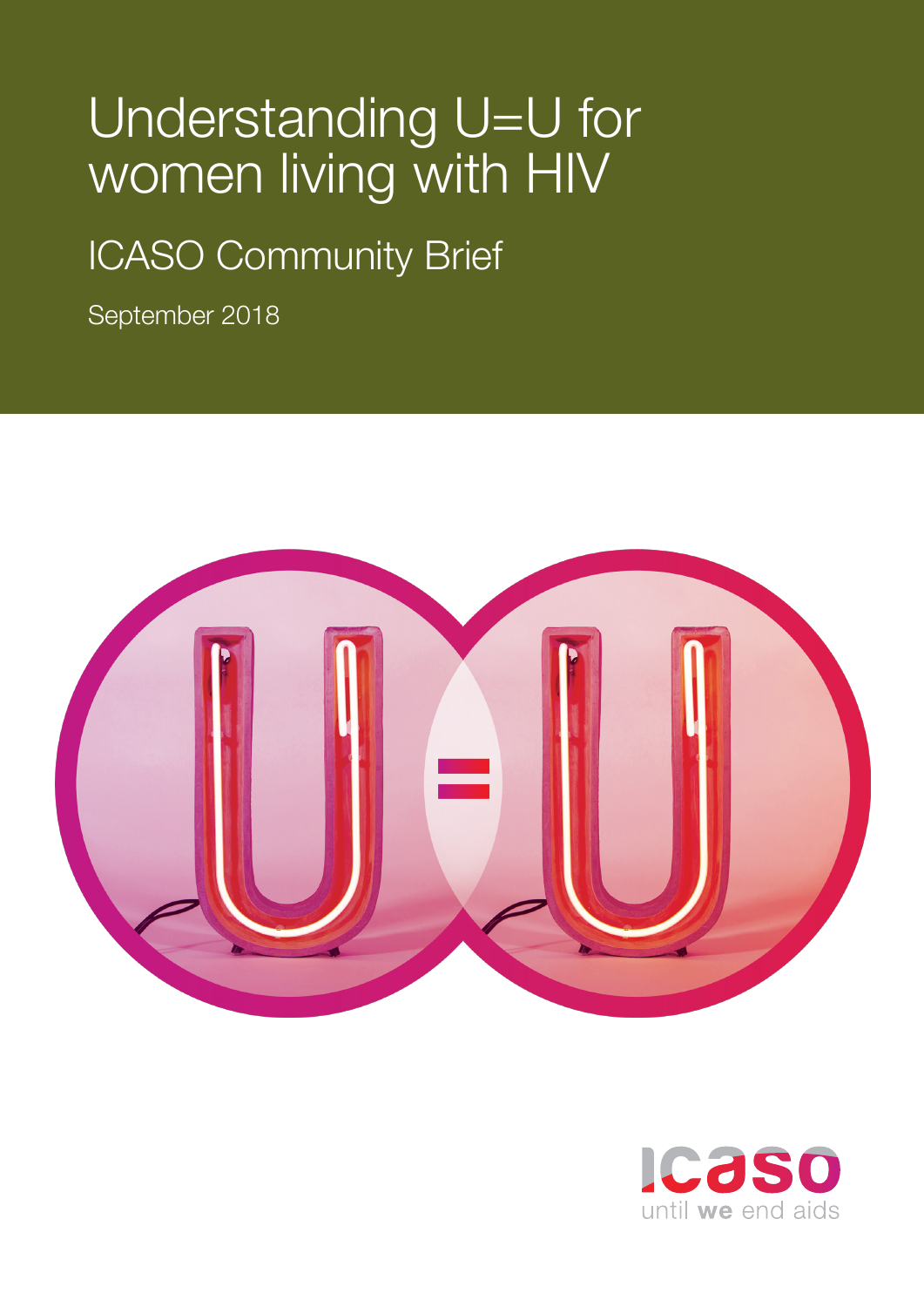Writing Team: Jessica Whitbread, Canada/Kyrgyzstan L'Orangelis Thomas, Puerto Rico

Community Advisory: Jasmine Cotnam, Canada Mariana Iacono, Argentina Munyaburanga Nadege, Rwanda Lucy Wanjiku Njenga, Kenya Alina Yaroslavska, Ukraine

#### Special Thanks:

Saara Greene, Canada Olive Edwards, Jamaica Darien Taylor, Canada Brent Allan, Australia/Canada

#### Graphic design

Daniel Cordner Design [cargocollective.com/danielcordnerdesign](http://cargocollective.com/danielcordnerdesign)

With thanks to Harold Sikkema for the original U=U logo design

**This resource has embedded hyperlinks for references in the electronic version. If you are reading this as a hard copy, please note that the resource can be found at [www.icaso.org](http://www.icaso.org)**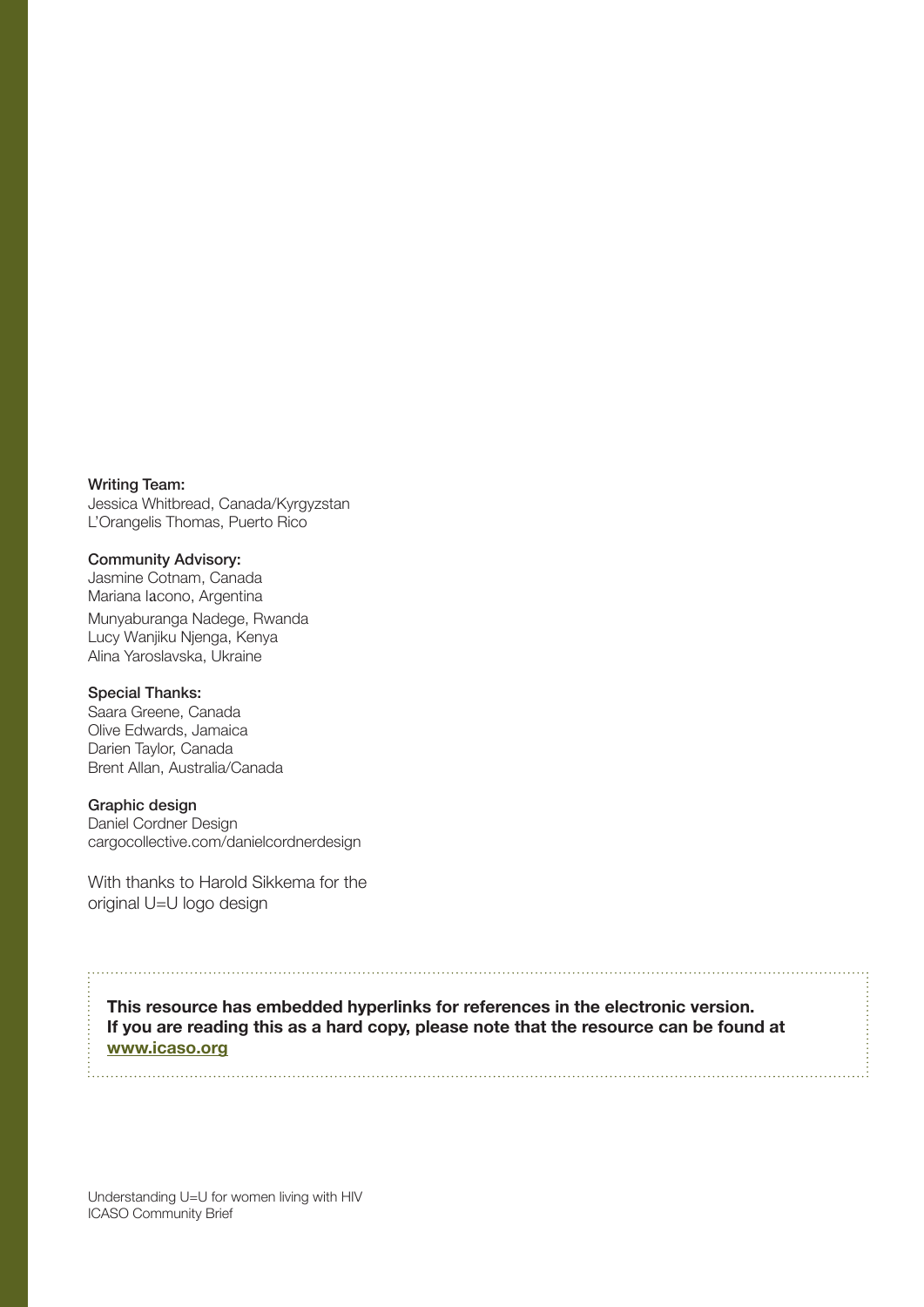# Table of Contents

| 03 | Foreword                                            |
|----|-----------------------------------------------------|
| 04 | U=U: What Does it Mean?                             |
| 05 | How U=U Impacts women* living with HIV              |
| 06 | Sexual Health                                       |
| 08 | Pregnancy                                           |
| 10 | Understanding U=U for women* living with HIV        |
| 12 | <b>Breastfeeding</b>                                |
| 14 | Barriers for applying U=U to women* living with HIV |
| 16 | Recommendations/Further Conversation                |
|    |                                                     |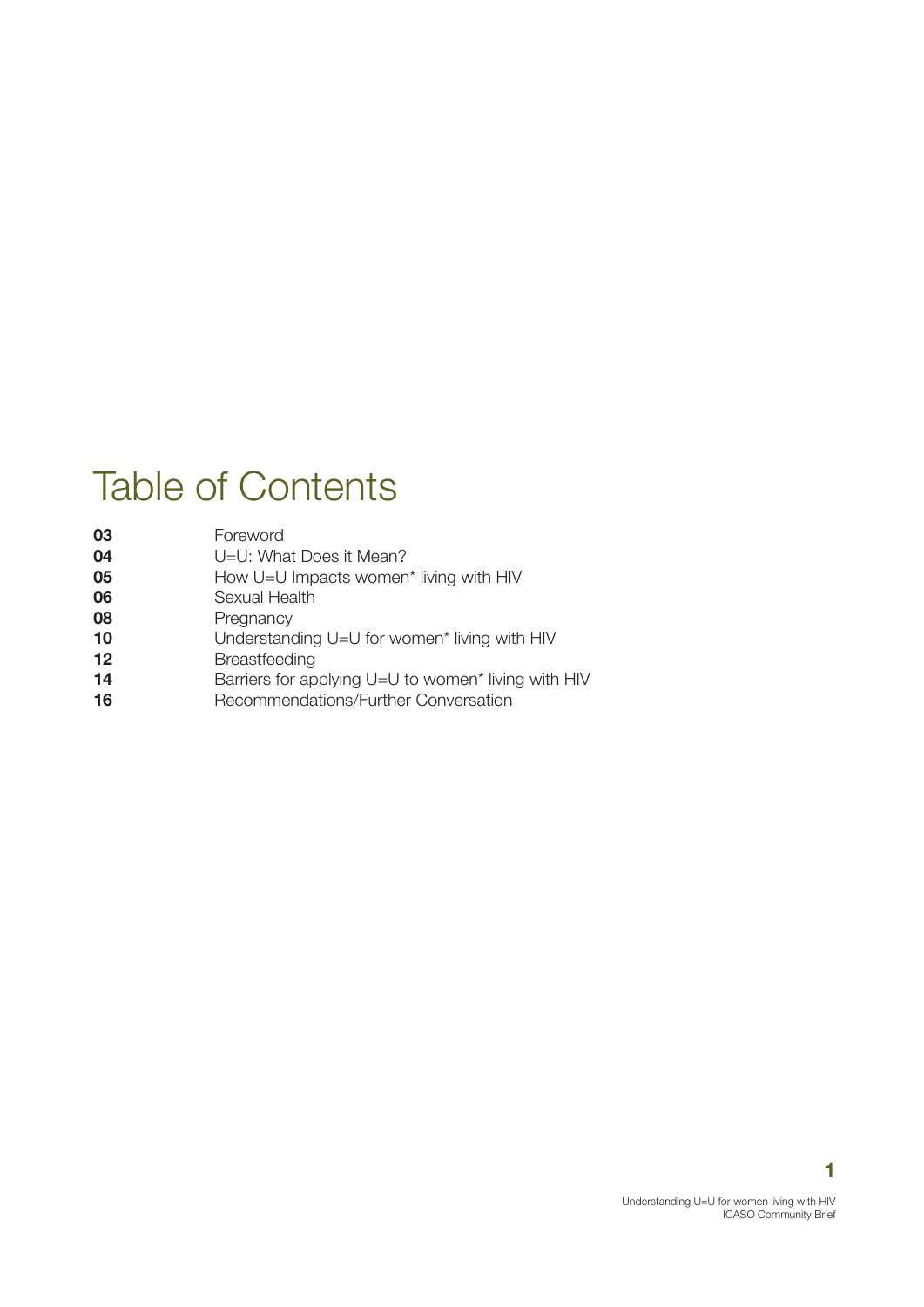### Foreword for the U=U ICASO resource

September 2018

*Dear Reader*

*The U=U movement is transformative . . . so profound in its implication and impact but*  so simple in its concept. And women - all women everywhere - too must benefit from *this concept.*

Concepts only bring benefits when they are embraced and implemented.

I am hopeful that U=U will in the next few years pervade every area of women's' lives, every care givers' attitudes and practice and every policy makers' decisions.

We have known for some time now that women who are on antiretroviral therapy and have undetectable viral loads can, if they wish, safely conceive, carry to term, deliver and *breastfeed their babies free of anxiety.*

Similarly, if they or their intimate partner have undetectable viral loads then sexual intimacy *can be enjoyed without fear or reproach.*

*The robust science that has brought strong evidence to support this is to be celebrated.*  More than ever before, we now have within our hands the opportunity to counter both perceived and experienced stigma and really embrace the fact that when individuals know their status, link to antiretroviral therapy and become virally suppressed then life can return *to normal in the fullest sense.*

*I commend to you this resource and I applaud all of those involved in its creation.*

#### **Linda-Gail Bekker, MBChB, DTMH, DCH, FCP(SA), PhD**

Professor of Medicine and Deputy Director, Desmond Tutu HIV Centre, Institute of Infectious Disease and Molecular Medicine, University of Cape Town, South Africa Immediate Past President, International AIDS Society.

> *"U=U is the future, [if we can talk about it in its totality] it can liberate women from discrimination and from the awful laws around HIV transmission"*

> > **KENYA**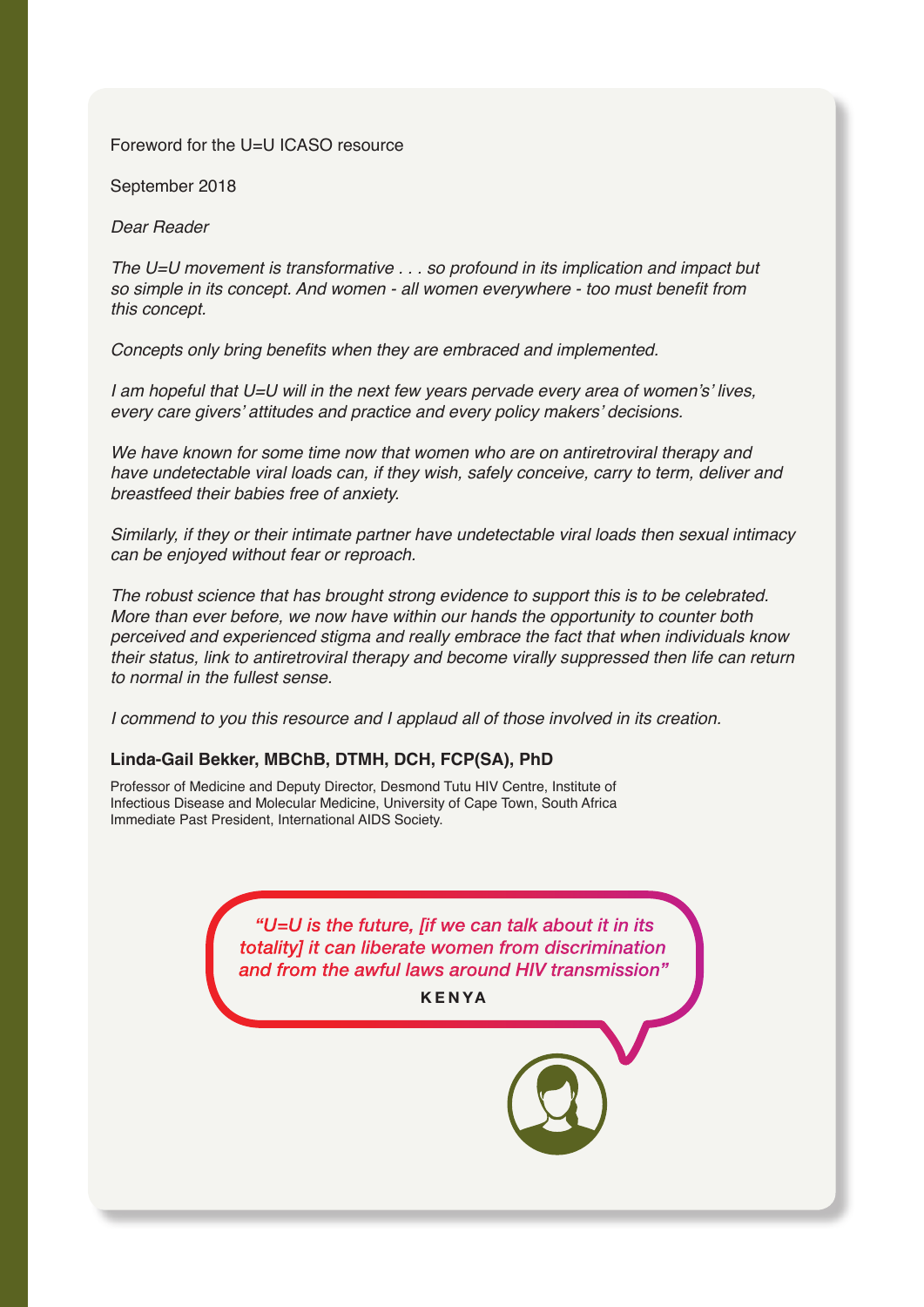# <span id="page-4-0"></span>Foreword

**Since its announcement, Undetectable equals Untransmittable (U=U) has become a call to action to assert that when someone living with HIV has an undetectable viral load they cannot transmit HIV. Additionally, the U=U message is evolving to challenge notions of HIV infectivity, vulnerability and stigma.**

The science behind the U=U message provides the evidence that we can reduce the anxiety related to the sexual transmission of the HIV virus with confidence.

To contribute to getting this message out, ICASO produced a Community Brief on U=U (Oct 2017) and this brief follows on from this endeavor and looks at U=U in relation to women living with HIV. In particular, this community brief aims to capture the voices of women from around the world living with HIV. Their voices illuminate the intensely personal experiences of pregnancy, motherhood and infant feeding as well as some of the nuances around sexuality, access, equity and gender which exist in the lives of women living with HIV.

Our goal was to ask women living with HIV about their understanding and experiences related to the U=U messaging to date, to not only answer questions, but to also raise other important issues that require further deliberation, consultation and conversation.

As such, this brief contains the voices of women from around the world and we have used the country of origin of the speaker (as opposed to a single person) to highlight the shared sentiments among women across the globe.

This community brief was written by a team of women living with HIV and was guided by a global community advisory committee, also made up by women living with HIV. Together we collected stories from over 65 women living with HIV from around the world and held two community consultations in Amsterdam in July 2018.

This community brief acknowledges our diversity as women living with HIV, which includes transgender men, gender queer people and others identified female at birth. Our team felt it was important to indicate this inclusivity in this brief by using an asterisk \* where our diversity is included.

To the women\* who shared their experiences and intensely personal understandings of U=U through this project we thank each and every one of you.

This brief concludes with four actions that we as women\* living with HIV believe need urgent attention. We acknowledge and appreciate that U=U is providing a platform for women\* to have a voice that respond.

## **We are women\* living with HIV and ...**

**we are mothers, young women, post-menopausal women, lesbian and queer women, sex workers, women who use drugs, Indigenous women, women with disabilities, transgender men, young women who were born with HIV, women from diverse geographic locations, languages, religious faiths and ethnic groups with varying education, employment and socio-economic statuses.**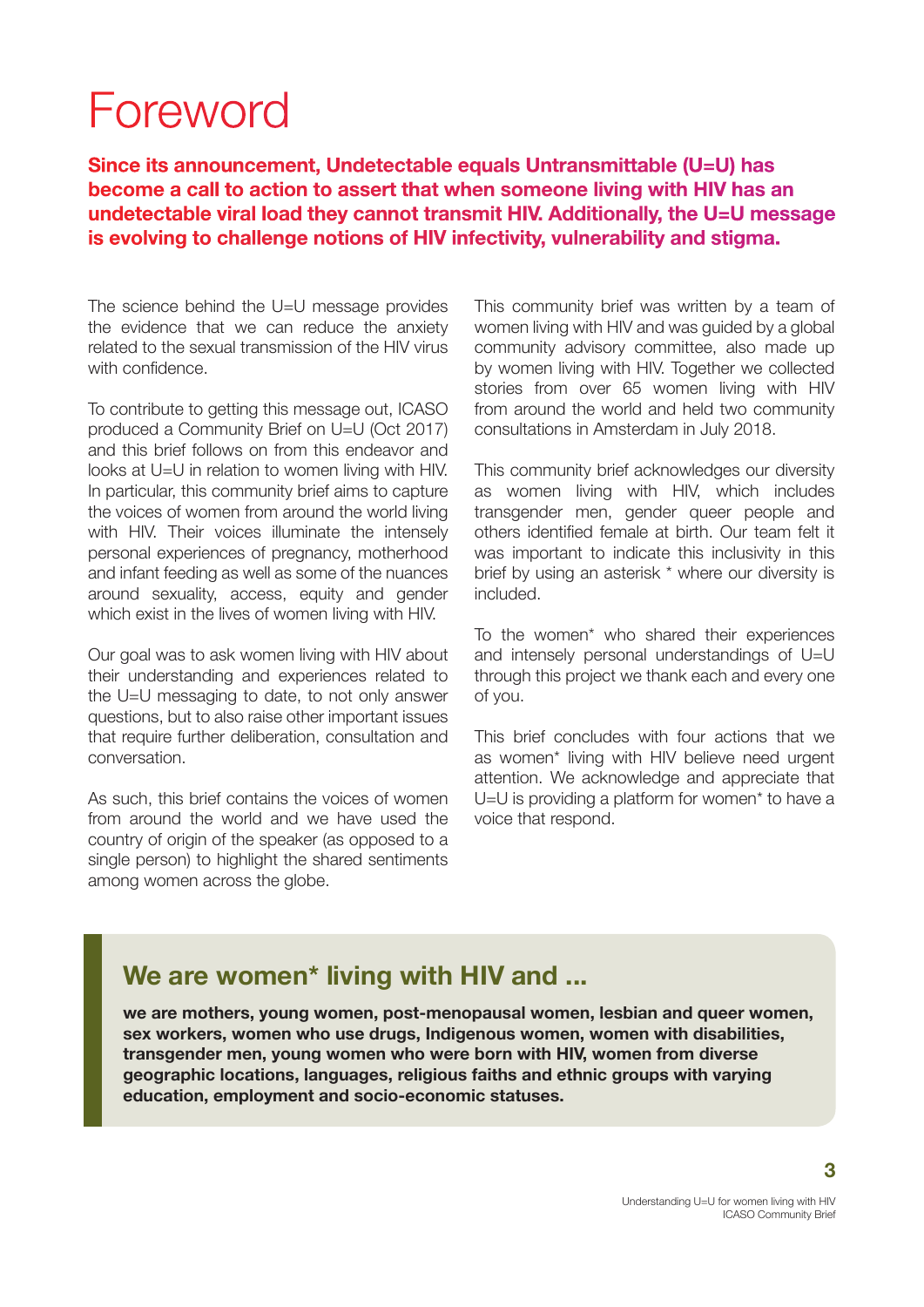# <span id="page-5-0"></span>U=U: What Does it Mean?

**U=U in the simplest of terms, means if someone living with HIV is determined to be undetectable (based on their laboratory results) then the virus is not transmittable through sexual activities. Evidence is clear that a person who is on antiretroviral therapy and has sustained an undetectable viral load for at least six months, they cannot transmit the virus through any sexual activities. A global consensus [statement](https://www.preventionaccess.org/consensus) first launched in 2016 by the Prevention Access Campaign (U.S.) sparked a global movement to change public opinion on HIV transmission and challenge the stigma that people living with HIV continue to face around the world.**

> *"The world would be a better place to live in if everyone was virally suppressed, simply beautiful."*

> > **RWANDA**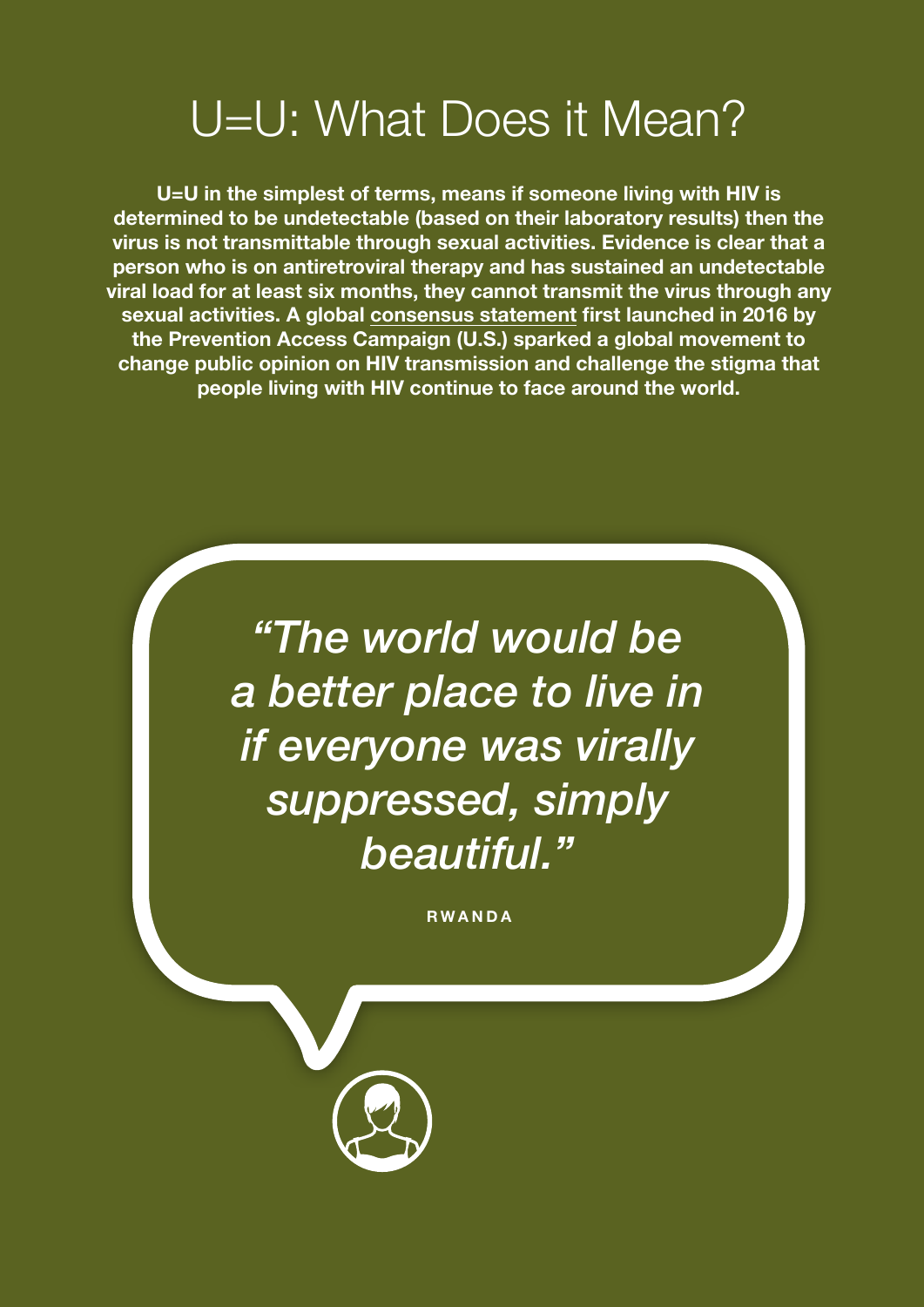# <span id="page-6-0"></span>How U=U Impacts Women\* Living with HIV

*"Having information is having power, and as women living with HIV, we want to have the right and the power about our own sexuality and about our bodies. We want to receive updated information about breastfeeding and we want to be respected for the decisions we make about the autonomy of our bodies. Deciding how and when to give birth is our right*

**B O L I V I A** 

The term U=U is evolving to be increasingly broad and inclusive, and it is supported and celebrated by numerous organizations, including groups of women\* worldwide. While most early adopters of the statement were organizations based in the Global North, where people living with HIV commonly have better access to treatment, the message quickly spread to developing countries and rural communities, where access to treatment may be limited or of a lower quality. However, because the current application of U=U is focused on the risk of sexual transmission, conversations about the other ways that HIV is transmitted and uniquely impacts the lives of women\*, many of which are linked to their sexual and reproductive health and rights and are much more complicated in the current global dialogue.

For many women\*, pregnancy and breastfeeding are two key areas that need to be brought forward in the current U=U discourse. These are two aspects of some women's\* lives that need to be addressed in any conversation about U=U. This may be due to assumptions they may make when they first learn or receive information about U=U (e.g. that it includes risks associated with pregnancy and breastfeeding. But regardless, the widespread adoption of the U=U discourse provides an important opportunity to ensure that the sexual and reproductive rights of women living with HIV are recognized in the context of U=U as an advocacy tool for women\* living with HIV and their service providers.

Importantly, the profile of the U=U message has the potential to be a catalyst for the [much](http://www.whai.ca/ModuleFile?id=269)[needed conversations](http://www.whai.ca/ModuleFile?id=269) about gender inequalities and violence, women's\* self-determination, access to treatment, women's\* involvement in research, body autonomy and informed choice as essential aspects in the lives of women\* regardless of whether or not a woman\* living with HIV is undetectable. The transformative and liberating nature of the U=U messaging for women\* could [be even more relevant](https://www.thewellproject.org/sites/default/files/2018_WRI_Issue_Brief_Final.pdf) beyond the context of sexual relations if we consider these aspects in women's lives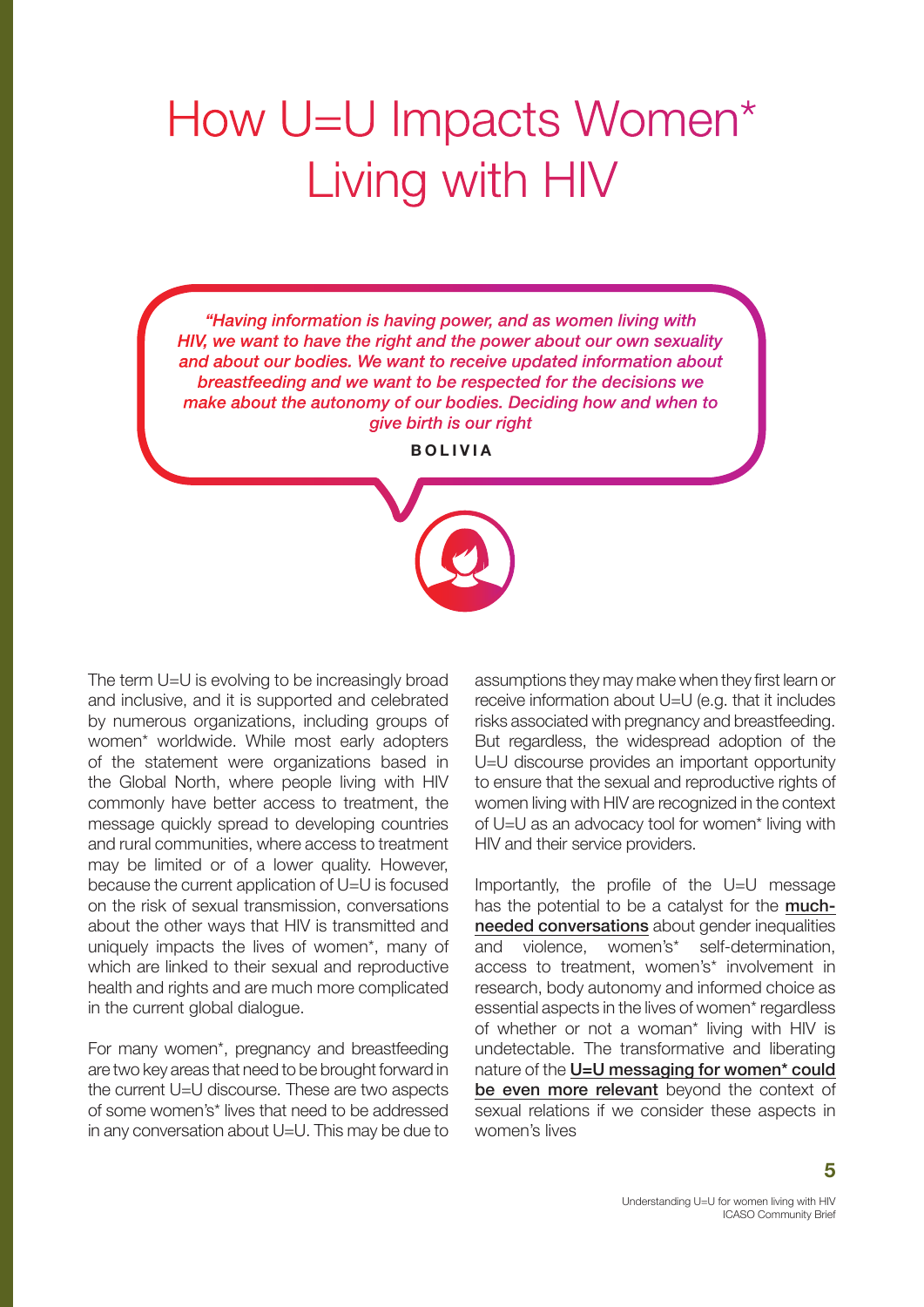# <span id="page-7-0"></span>Sexual Health

**Women\* living with HIV have the right to self-determination and the power over their own bodies and to be supported to make informed decisions in regards to their sex lives and their sexuality.**

There is clear evidence that supports the U=U message that a woman\* living with HIV who has an undetectable viral load cannot transmit HIV to a sexual partner. In 2008, a controversial statement was released that suggested that people living with HIV who were on treatment with an undetectable viral load and without other sexually transmitted infections, could engage in condomless sex as a method of conception. This was known as the

### [The Swiss Statement](http://i-base.info/qa/wp-content/uploads/2008/02/Swiss-Commission-statement_May-2008_translation-EN.pdf).

While there is an ever-growing body of research to support the evidence of U=U, it was the [HIV Prevention](http://i-base.info/htb/15455) [Trials Network 052](http://i-base.info/htb/15455) (HPTN 052) that reported in 2011 that the risk of transmission is dramatically reduced if a person living with HIV is on effective treatment. Updated findings in 2016, indicated that there were no cases of transmission between heterosexual couples having condomless sex, when the person living with HIV was undetectable.

*"U=U means we get to enjoy sexual pleasure either with condoms or without, when it is agreed between couples"* 

#### **ARGENTINA**



**6**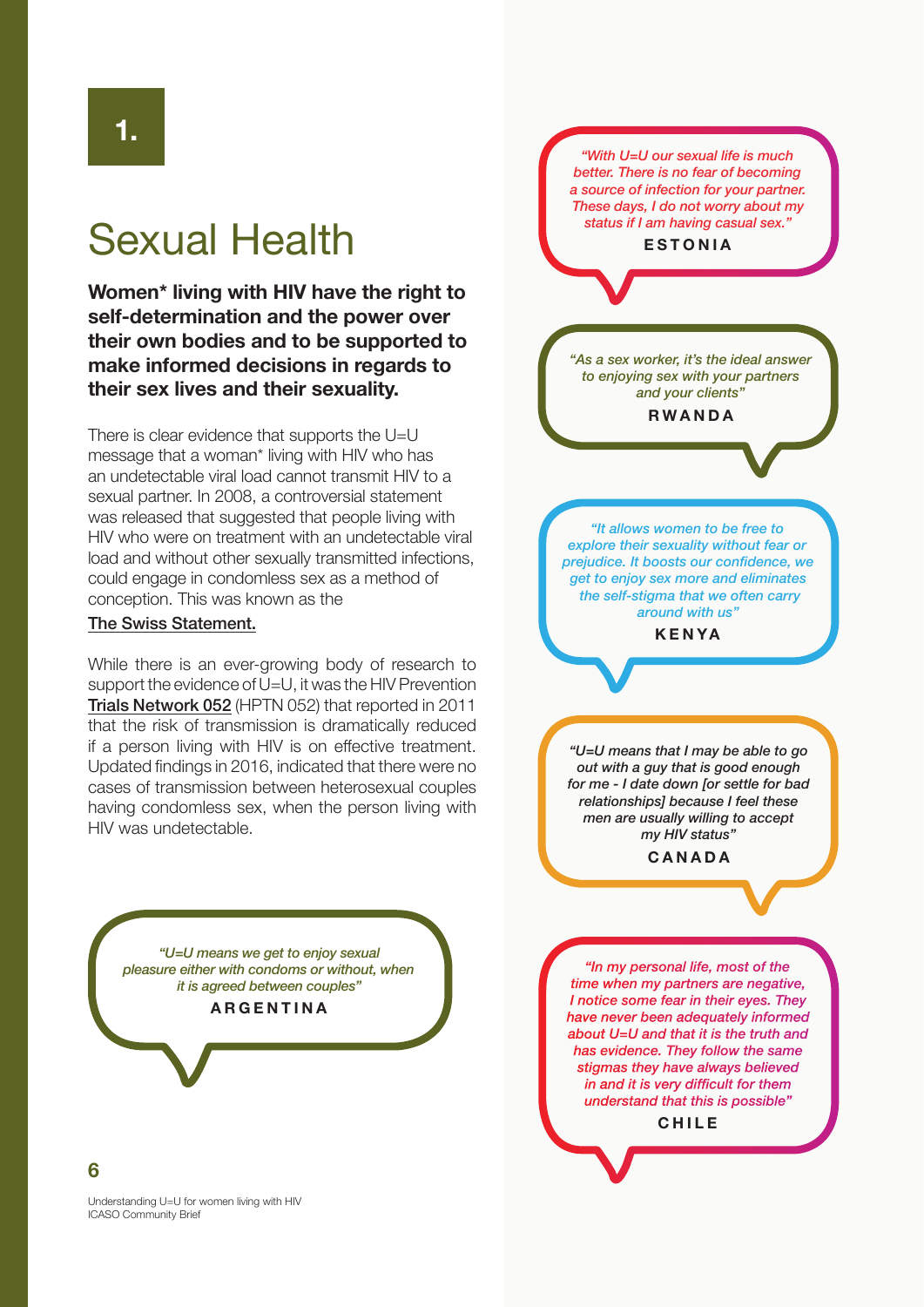In addition, the [PARTNER stud](http://i-base.info/htb/24904)ies reported over 44,000 (2014), 58,000 (2016) and [77,000](http://www.aidsmap.com/Zero-transmissions-mean-zero-risk-PARTNER-2-study-results-announced/page/3311249/) (2018) condomless sexual acts (vaginal and/or anal) among study participants in sero-different relationships (where one partner was living with HIV and was undetectable) and found that there were no transmissions of HIV.

U=U means that women\* living with HIV that are undetectable can explore the sexual relationships and practices they want with the confidence that they will not transmit their HIV to their sexual partner and fully enjoy the pleasures of oral, vaginal and anal sex. [The](https://www.thelancet.com/journals/lanhiv/article/PIIS2352-3018(18)30103-6/fulltext) [risk is zero](https://www.thelancet.com/journals/lanhiv/article/PIIS2352-3018(18)30103-6/fulltext).

However, what U=U does not currently highlight in addition to sexual behaviors, is a woman's\* sexuality and her right to express it in the context of living with HIV.

For far too long, it has not always been possible for women\* to negotiate condom use due to common gender-based power dynamics, including both real and perceived violence and access. This has meant that negotiating condom use has not always been easy or straightforward and at times impossible for women\*. While in many ways U=U gives the impression of sexual freedom; many women live in societies and communities that do not condone or support a woman's\* right of sexual freedom.

Sexual risk for women<sup>\*</sup> implies more than sexually transmitted infections. One obvious biological difference is that vaginal sex without a condom can have very different results and implications for women\* than men (or those born without a uterus), because women\* can become pregnant (both wanted and unwanted) which carries the weight of preventing vertical transmission.

In many countries around the world, people living with HIV can be criminally charged for the possible exposure of HIV to a sexual partner regardless of their viral load.

This is known as [HIV criminalization](http://criminalisation.gnpplus.net/). [Women in](http://www.athenanetwork.org/assets/files/10%20Reasons%20Why%20Criminalization%20Harms%20Women/10%20Reasons%20Why%20Criminalisation%20Harms%20Women.pdf) [particular are at risk](http://www.athenanetwork.org/assets/files/10%20Reasons%20Why%20Criminalization%20Harms%20Women/10%20Reasons%20Why%20Criminalisation%20Harms%20Women.pdf) of becoming a victim of these discriminatory laws due to the erroneous assumption that women are more likely to know their HIV status and in turn more likely to be blamed for bringing HIV into the relationship.

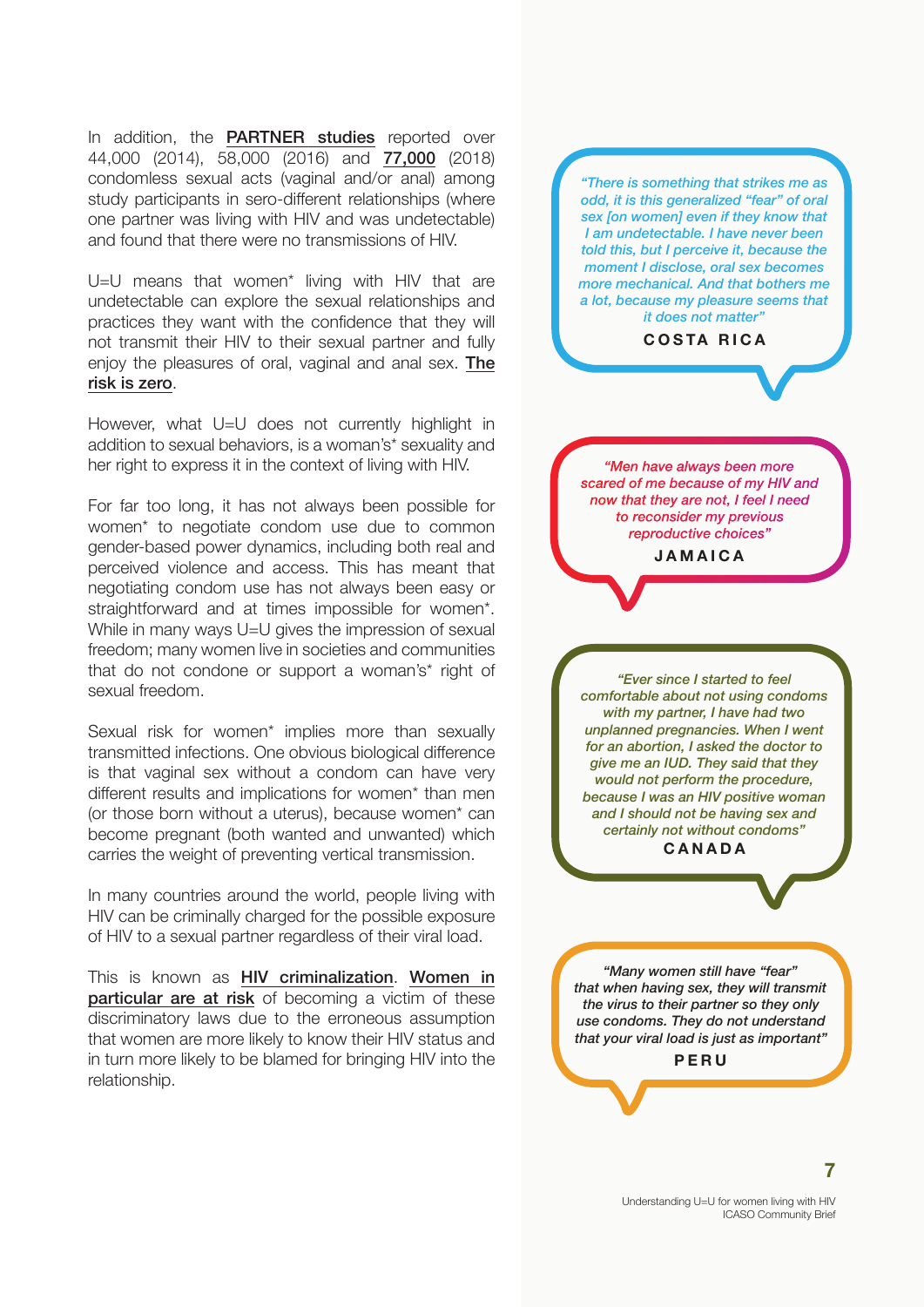# <span id="page-9-0"></span>Pregnancy<sup>1</sup>

**Women\* living with HIV have the right to self-determination and the power over their own bodies and to support to make informed choices in regard to pregnancy and childbirth.**

**Research from over two decades ago demonstrated that when a woman\* living with HIV is virally suppressed prior to contraception and remains undetectable throughout their pregnancy there is virtually [no vertical](https://www.ncbi.nlm.nih.gov/pubmed/26197844)  [transmission](https://www.ncbi.nlm.nih.gov/pubmed/26197844) of HIV from a mother to her infant.** 

## **Our bodies were the first testing grounds to demonstrate U=U (although not described as U=U at the time).**

In 1996, women\* living with HIV were the subjects of the [first research studies](https://aidsinfo.nih.gov/news/101/actg-076-questions-and-answers) that showed a 66% decrease in transmission when treatment was used as the prevention from mother to child.

Providing women and their infant AZT during labor and delivery became the backbone of all early Prevention of Mother to Child Transmission (PMTCT) programs globally. PMTCT has been updated and is commonly referred to as the Elimination to Mother to Child Transmission (EMTCT). However, Vertical Transmission is the term that many community members prefer because it does not place blame on women\* living with HIV who have or may give birth. Early commencement of treatment has impacted



<sup>1</sup> Includes both (vertical transmission/PMTCT programs)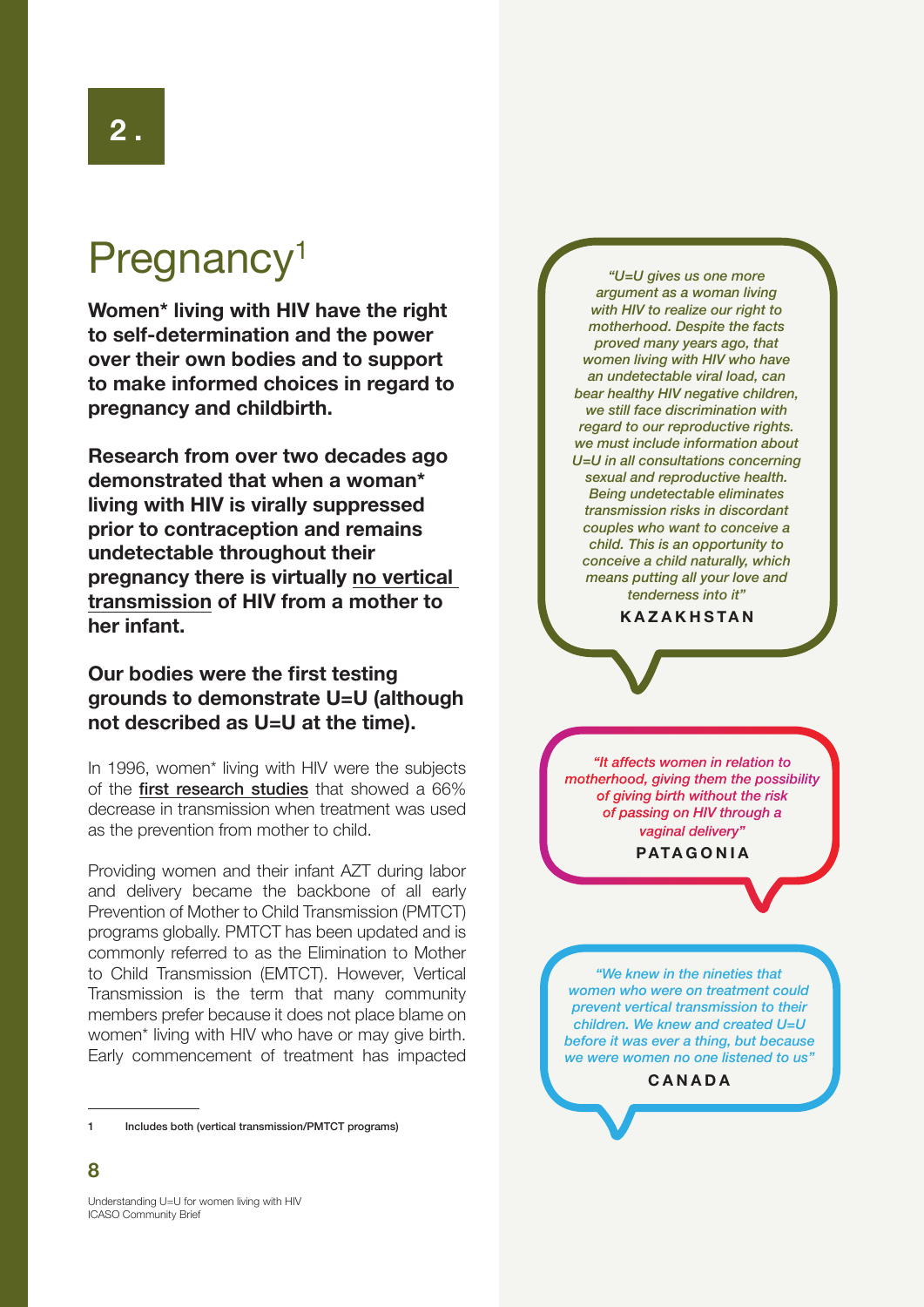women\* who want to become pregnant and give birth by providing them with an assurance that a vaginal birth is not a risk to their unborn child.

Women\* living with HIV who are virally suppressed are often free to choose the method of delivery they desire. In some cases, they also have access to support programs that strongly recommend that women\* living with HIV have access to treatment prior to their pregnancy and after their child is born. This is based upon the body of research that clearly demonstrates that healthy mothers have healthy families.

Although there have been important strides for pregnant women\* living with HIV that has resulted in a nearly 0% chance of **[vertical transmission](https://www.youtube.com/watch?v=31e_P_jy5GY)** when a woman\* has been on treatment before and during the birth of her baby. We encourage an expanded U=U dialogue that includes of the importance of applying the U=U message to the complexity of choices associated with pregnancy.

Without question, the U=U message has direct relevance to the very important life experience for women\* globally who want to become pregnant and give birth. The U=U campaign has the volume to make our voices heard.

The misconceptions that women\* can have sex and have a baby and everything will be fine is both true and not. While babies are born without HIV to women\* living with HIV without treatment intervention, the dominant view is that women's\* bodies continue to be seen as the conduit of potential transmission to their children and our choices about treatment commencement and interruptions are often taken away from us.

Women\* living with HIV are profoundly impacted by the HIV stigma and discrimination that continues to exist across health care settings and communities in every nation. The U=U message provides a challenge to the undue, unnecessary and constant surveillance and correction by health care workers of the bodies and choices of women\* living with HIV.

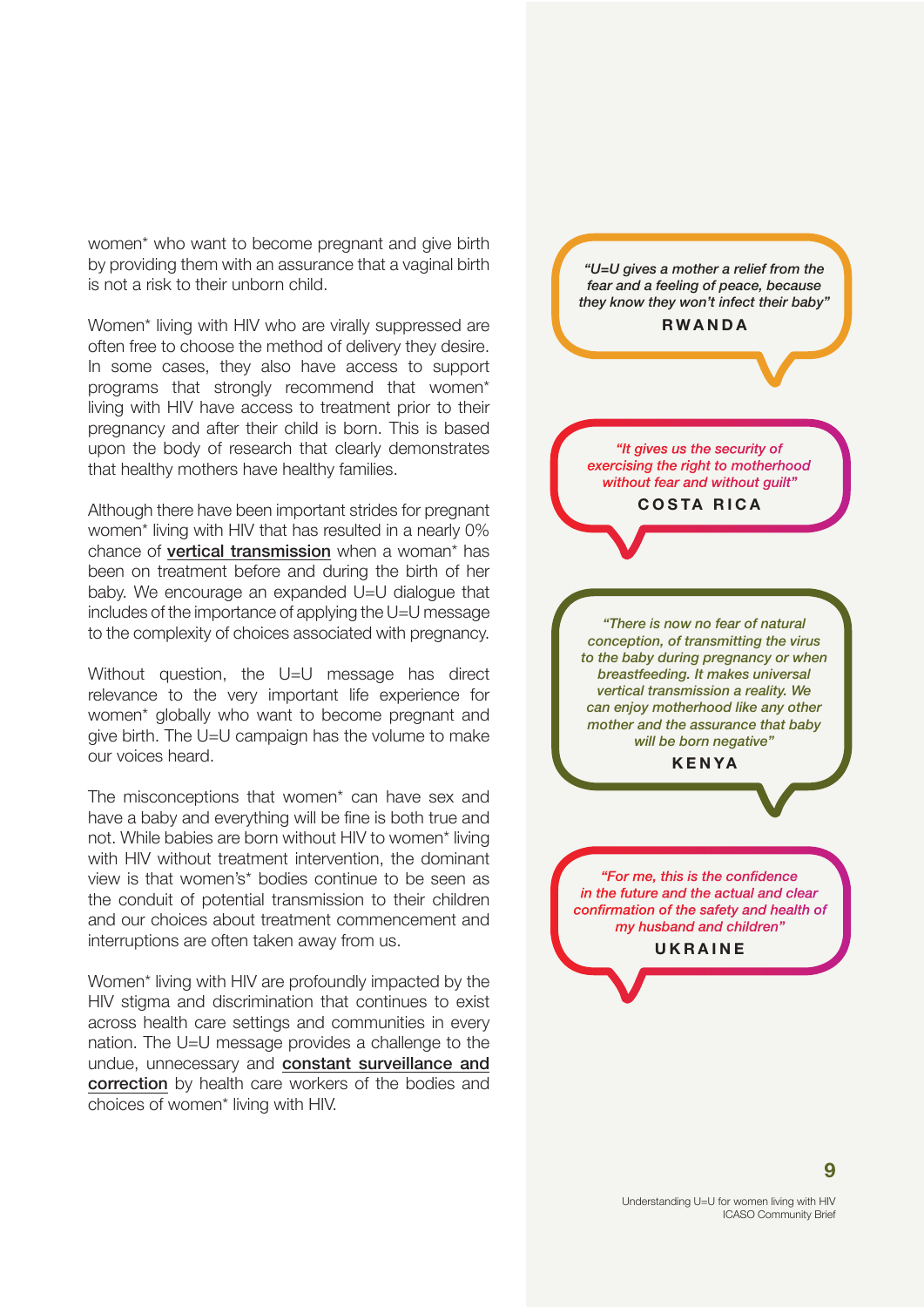# <span id="page-11-0"></span>Understanding U=U for women living with HIV

### **SCIENCE**

**The lives of women\* living with HIV must be included in the development of the scientific evidence that continues to support the U=U message.**

### **SEXUAL HEALTH**

**Women\* living with HIV have the right to the express their sexuality and to have sex in ways that feel good to them.**

### **PREGNANCY**

**The concept of U=U was proven in the bodies of women\* living with HIV seeking to avoid vertical transmission. This history must be honored and respected.**

### **IMPACT**

**U=U impacts women\* living with HIV in multiple ways and all of these must be appreciated and addressed.** 

### **LAW**

**All laws that criminalize women\* living with HIV must end. U=U is a powerful tool to make this happen.**

### **CONVERSATIONS**

**U=U provides a supportive platform to talk about gender and HIV, infectivity and risk and all the additional choices women\* living with HIV have in relation to reproductive health.** **U=U**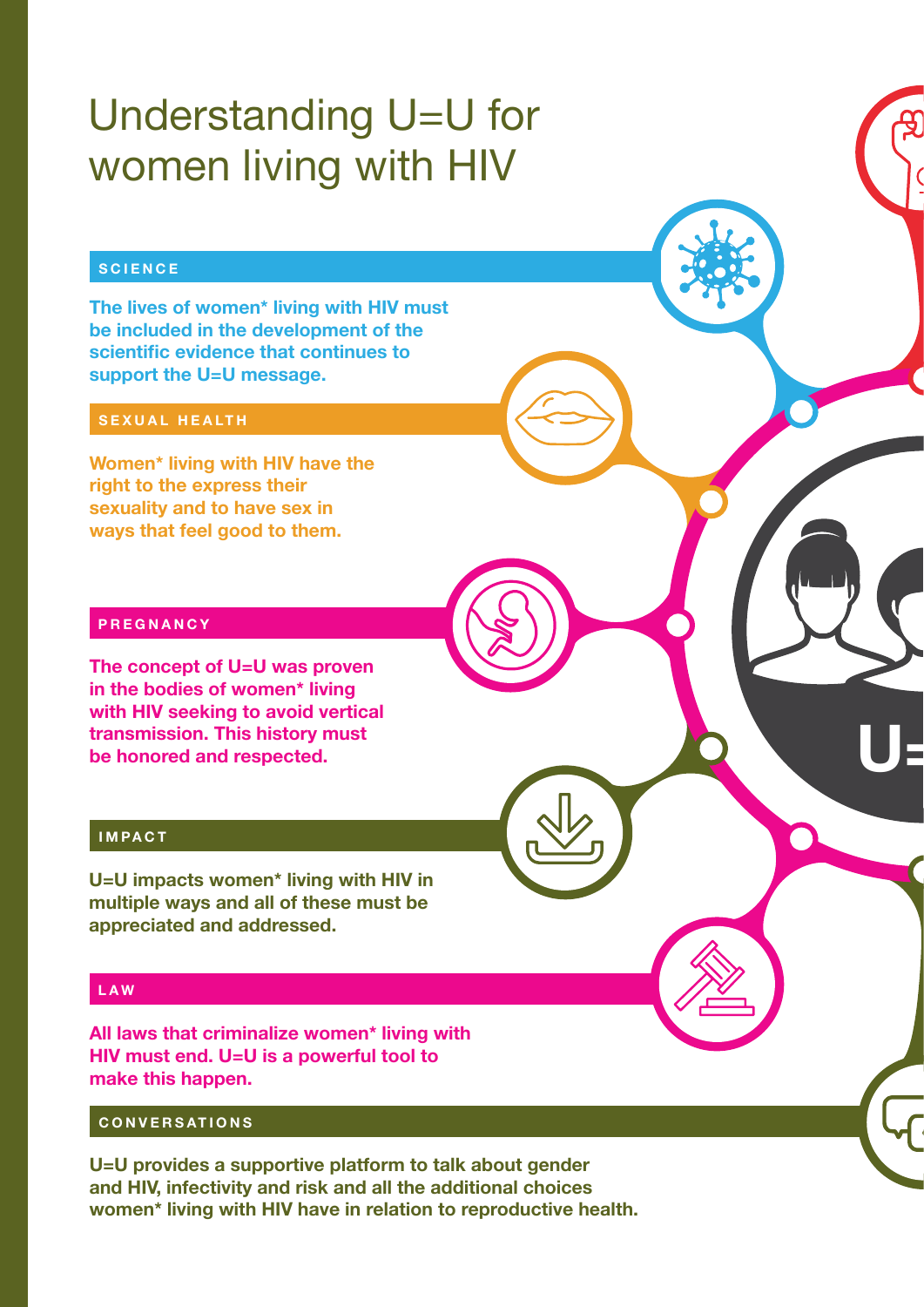### **POWER**

**The U=U movement must rally to support women's\* rights and gender equality.**

### **TREATMENT**

**Women\* living with HIV must have access to the full range of treatment options that exist both for themselves and their families.**

#### **DIFFERENTIAL ACCESS**

**Women\* living with HIV experience access to treatment and care differently around the world. The benefits of U=U will never be fully realized until the inequity of access is addressed and solved.**

#### **BREASTFEEDING**

**Women\* living with HIV must be supported to make the best choices regarding infant feeding. Including more research on breastfeeding and vertical transmission.** 

#### **SURVEILLANCE**

**The undue scrutiny and control over the sexual and reproductive health and rights of women\* living with HIV must stop.**

#### **INFORMED CHOICES**

**U=U has demonstrated that knowledge is power. Women\* living with HIV have the right to the best information available so they can make informed decisions for themselves and their families.**

**U=U**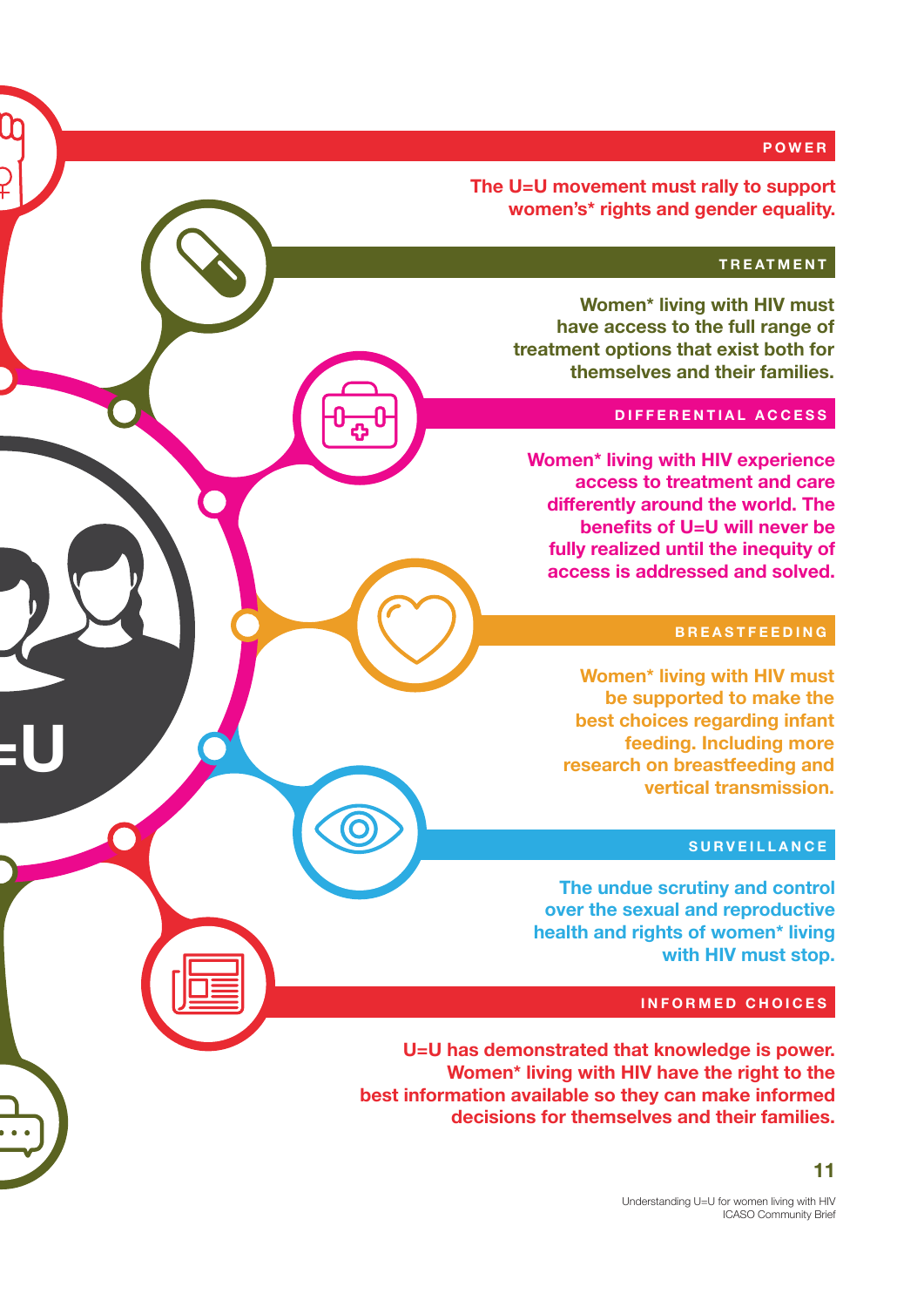# <span id="page-13-0"></span>**Breastfeeding**

**Women\* living with HIV have the right to self-determination and the power over their own bodies and the support to make informed decisions in regards to infant feeding. In 2016, the [World](http://www.who.int/maternal_child_adolescent/documents/hiv-infant-feeding-2016/en/)  [Health Organization \(WHO\) guidelines](http://www.who.int/maternal_child_adolescent/documents/hiv-infant-feeding-2016/en/) recommended that mothers living with HIV should exclusively breastfeed their infants for the first six months of life and continue to breastfeed while complementary foods are introduced until 12 months and potentially beyond. This is while also having access to antiretroviral therapy (ART) and counseling support for the duration of both the pregnancy and breastfeeding. However, the WHO guidelines are directed towards developing countries where clean drinking water may be difficult to access. For many developed countries the suggestion is to follow country guidelines which, in many cases, does not condone mothers living with HIV to breastfeed their infants.**

There is mounting evidence that the rate of transmission of HIV through **[breastfeeding for women who are](https://www.impaactnetwork.org/studies/)** [on ART](https://www.impaactnetwork.org/studies/) and have a stable undetectable viral load are extremely low and, in some studies, as low as 0.3 to 0.7%. A recent [study in Tanzania](http://i-base.info/htb/32966) reported that women in the study with an undetectable and fully suppressed viral load did not transmit HIV to their infant. Importantly, continued monitoring of numerous cases across many developing countries emphasis that women\* living with HIV who are supported by their health care providers do not pass on HIV to their infant during breastfeeding.

*"I understand in fact, you can breastfeed until the child begins to eat solid foods. And with regard to childbirth it can be practiced naturally, with no danger of infecting your baby"*

**ARGENTINA**

*"What? You are not allowed to breastfeed in North America? I don't understand? All women living with HIV in Africa do and it is what makes the baby strong and healthy"*

**KENYA**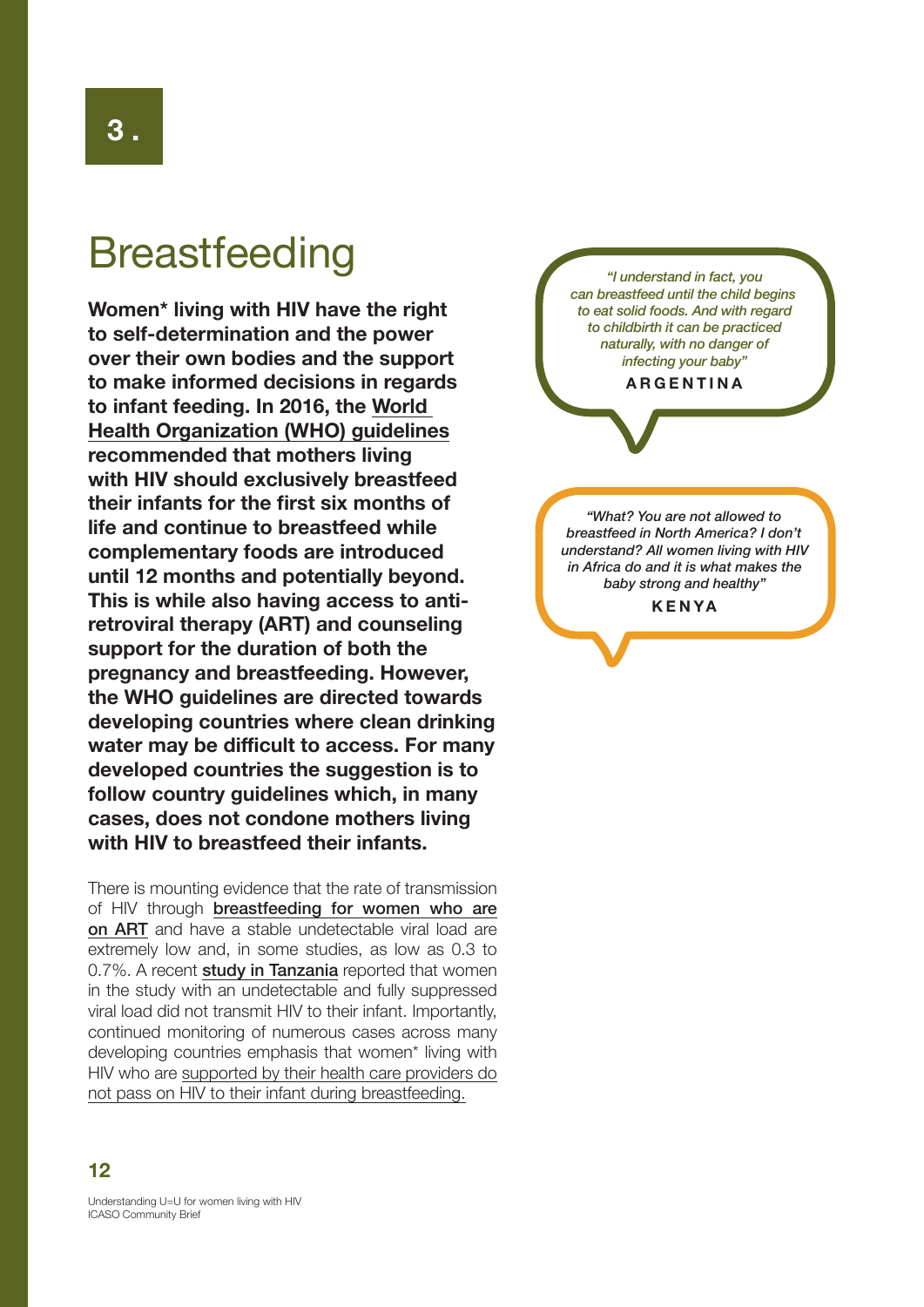We encourage all those supporting the U=U movement to support women\* living with HIV to better understand the risks of HIV transmission via breastfeeding.

There is an urgent need to recognize the social, emotional, practical and cultural challenges that women experience when it comes to the pressures they are under to breastfeed or not.

For many mothers living with HIV, there continues to be a disconnect between medical evidence, breastfeeding guidelines, cultural practices and public health approaches to the risks and harms in relation to breastfeeding. Importantly, there is also the community discourse on breastfeeding, which in many cases has resulted in an underground network of mothers living with HIV who support and advise each other using anecdotal evidence and story sharing as its main source of peer review.

What is most concerning is the fact that there is a fear on the part of women\* living with HIV that they will not receive all the information on breastfeeding, nor will they receive appropriate social or medical support if they express their desire to breastfeed. This is both troubling and concerning. This prevents women\* living with HIV from having the information they require to make their own informed decisions and choices that may affect the future health of their children and families.

The U=U movement needs to advocate for women<sup>\*</sup> to have full access to the information and presumed risk of transmission during breastfeeding and the **access** to the treatment as well as adherence support. Women living with HIV will continue to access peer to peer messaging which may be different from what is supported and practiced in their country of residence. In the worst of cases, children are separated from their mothers and in extreme situations being women\* living with HIV are being **[criminally charged](https://zimlii.org/zw/journal/2018-zelj-01/%5Bnode%3Afield_jpubdate%3Acustom%3AY/hiv-mother-breastfeeding-baby-did-she-commit)**, devastating the mother, the child, their community and subsequently adding more fuel to the HIV stigma and discrimination felt by women\* living with HIV worldwide.

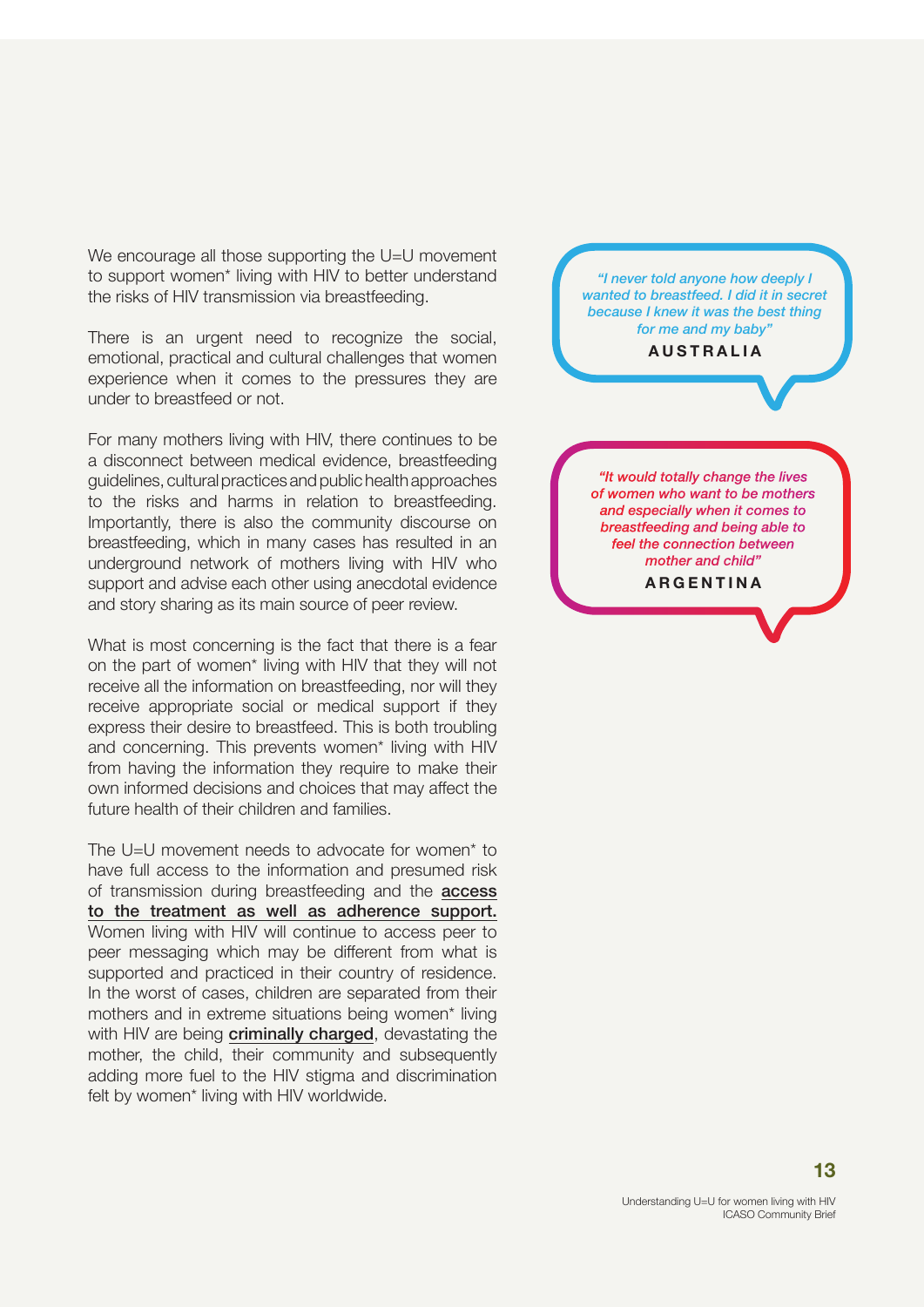# applying U=U to women\* living with HIV **At its core, the application of U=U to any**

<span id="page-15-0"></span>Barriers for

**person living with HIV relies upon knowing and being certain that your viral load is undetectable. However, women\* living with HIV face additional hurdles and barriers which often delay or deny their equity of access to viral load testing which would improve their lives.** 

### **Women\* experience HIV and access to treatment, care and support differently as a result of power and gender inequalities.**

The U=U discourse must include women\* living with HIV and address not just their sexual rights, responsibilities and freedoms but also the other aspects and concerns that women\* living with HIV have to face.

The U=U movement is shifting the narrative of what it means to be living with HIV in the 21st century. However, the achievement and maintenance of an undetectable viral load requires that fundamental and basic rights are achieved. So long as there is unequal access to treatment, care and support, as well as unequal access to economic security, freedom from violence and access to reproductive choices, women\* living with HIV will always have their lives and the wellbeing of their families compromised.

*"Young women and mothers living with HIV have a lot of issues to deal with and when it gets to motherhood it gets worse, sometimes it becomes too much to handle and they end up skipping their meds"*

**RWANDA**

*"In my culture, women are the main caregivers of the children and sometimes the only caregiver in the family. We do not have the time to take care of our own health, we forget to take the medication on time or even go to the clinics to get the HIV treatment"*

**ARMENIA**

*"I am a young woman infected through vertical transmission and although I have been taking medicine for many years I have serious problems with my adherence due to my depression"*

**PANAMA**

*"The main barrier is the lack of access to quality treatment, which includes the appropriate legal environment and gender equality which should support it"*

**UKRAINE**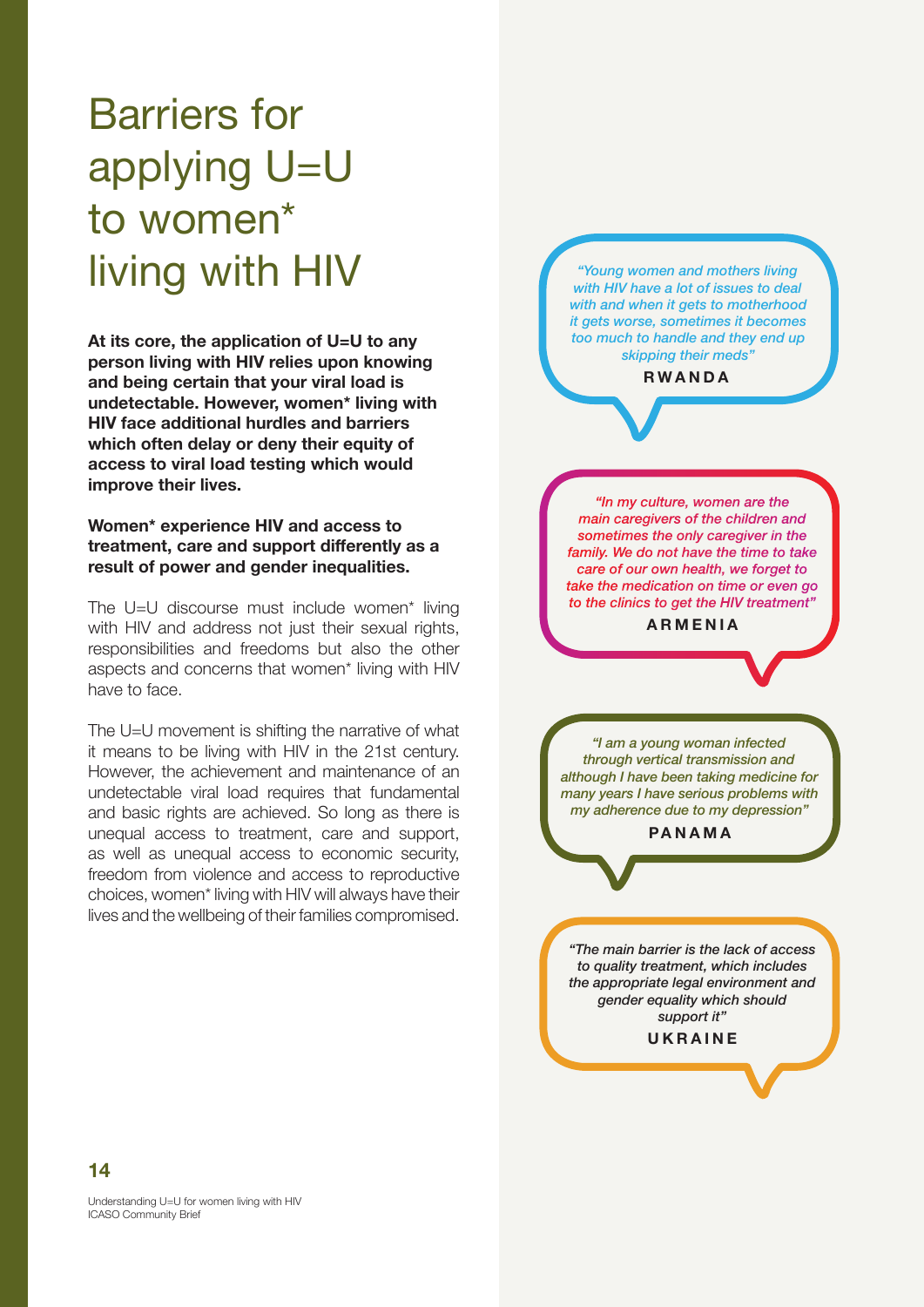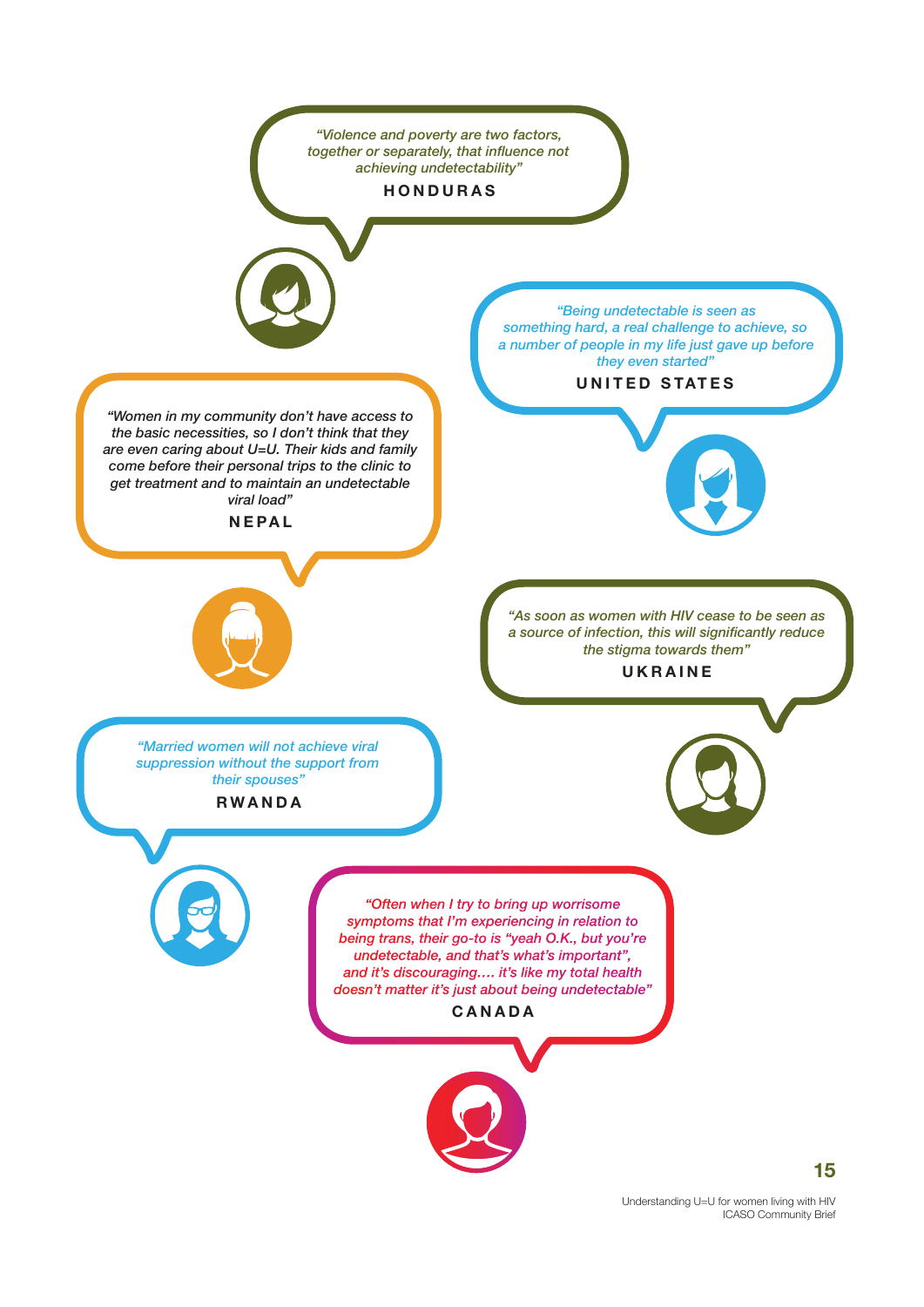# <span id="page-17-0"></span>Strengthening the U=U messaging for women living with HIV

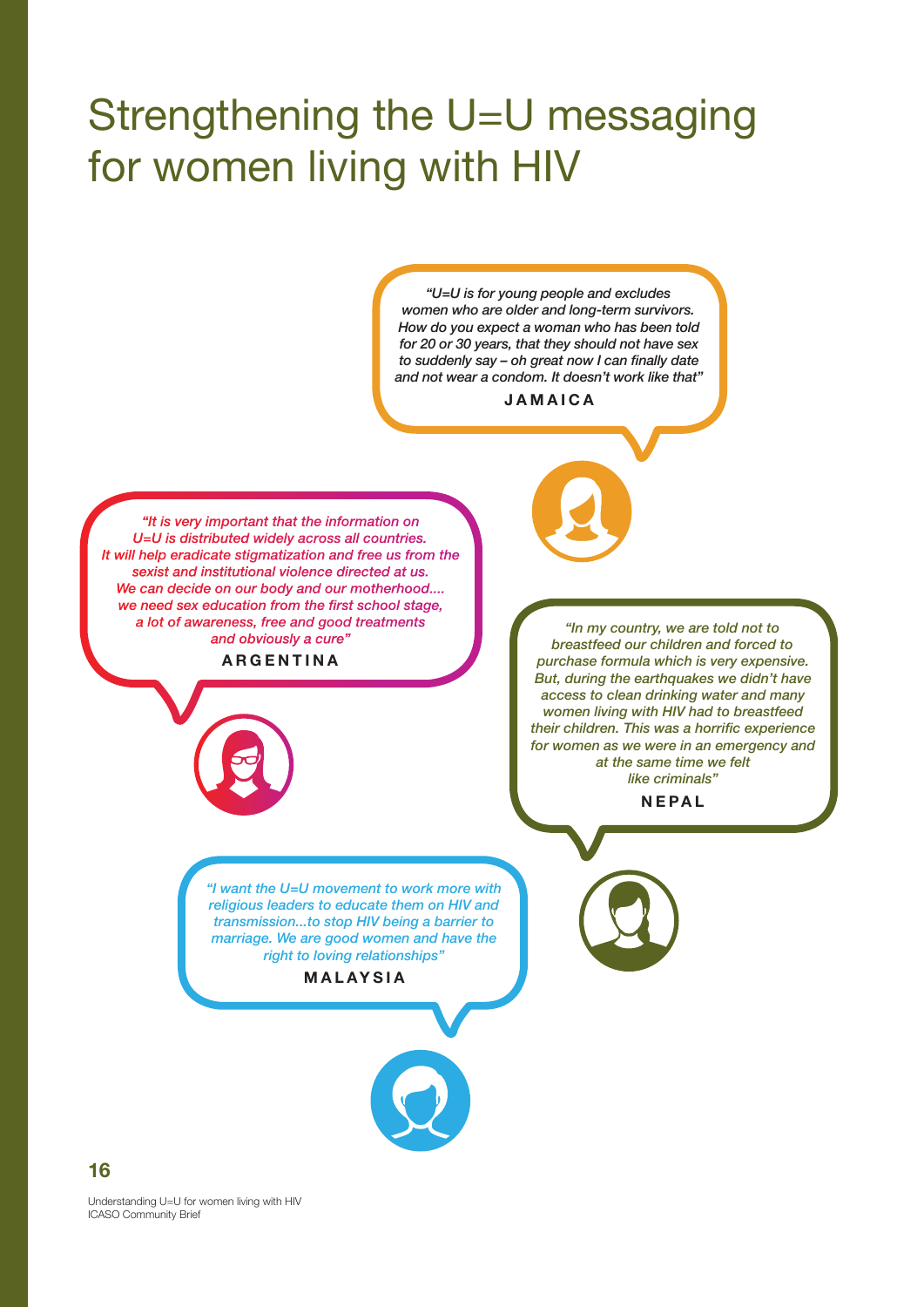*"For me, this is an opportunity to use scientific evidence to abolish the criminalization of HIV, which makes HIV positive people criminals"* 

**UKRAINE**



*"Outreach and communication campaigns are essential to educate the population and sensitize health personnel to generate an environment of trust and promote these rights. We must generate campaigns that allow us to influence public opinion, to sensitize and get more people with HIV (and their friends and family) to understand that we can live long and healthy lives, have children and never have to worry about transmitting our infection to others"* 

**COSTA RICA**

*"There is a large majority of women with HIV who do not have this information, because the health workers deny them access, so we have as a result the constant violation of sexual and reproductive rights, the violation of the right to autonomy of our bodies and to decide how and when to give birth"*

#### **ARGENTINA**

*"They tell us that we need to use condoms because we cannot adhere to our treatment, but at the same time they make us breastfeed because they say we are on treatment. The message from health care providers in Africa is unclear, patronizing and unsupportive to our decision-making process"*

**KENYA**

Understanding U=U for women living with HIV ICASO Community Brief